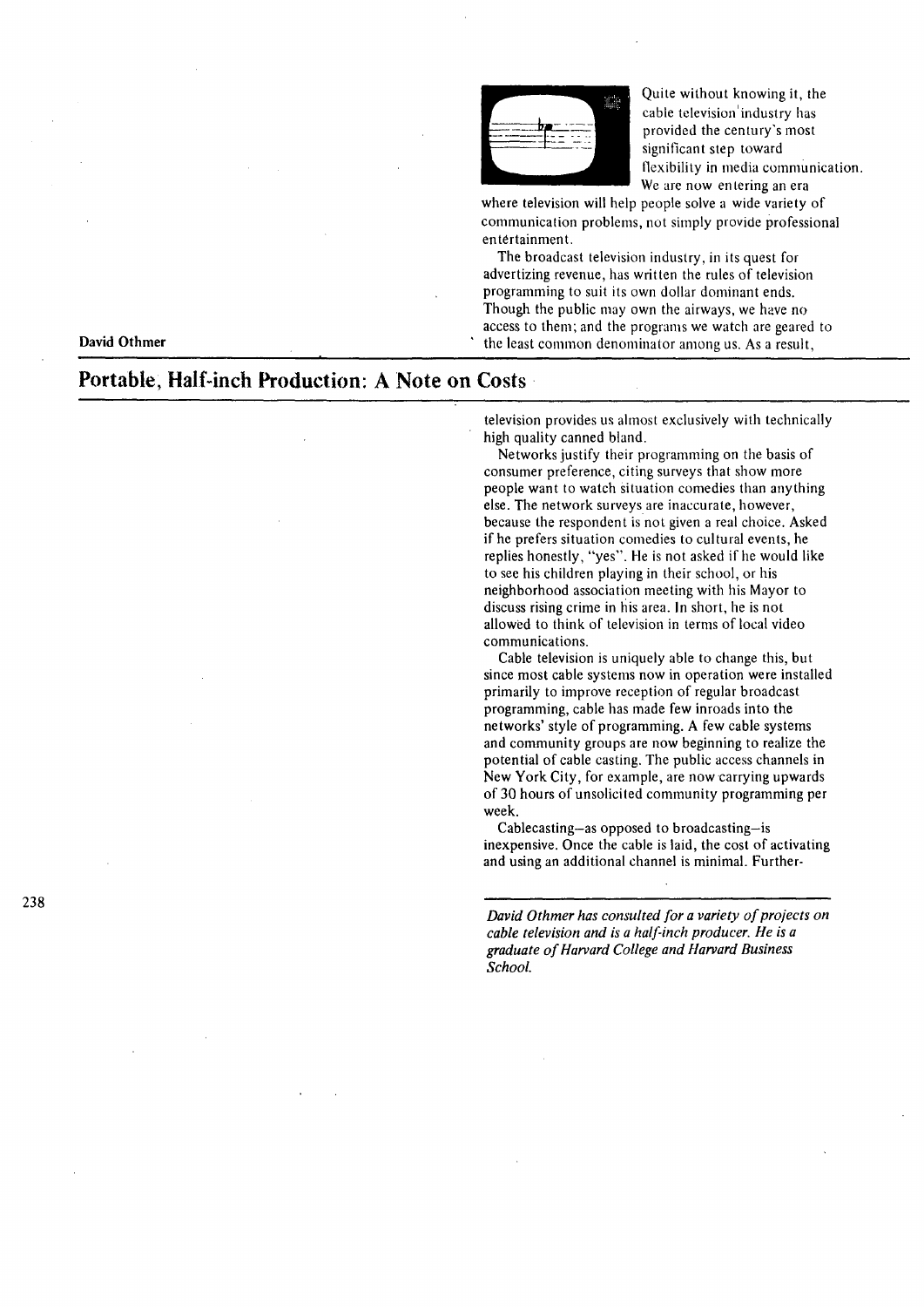more, there is no need to appeal to vast audiences through technical gimmickery and high priced entertainers. A program devised for small specialized interest groups (women's liberation, the elderly, a civic group, an ethnic group) need only reach that group to be successful. If the content of the program is valid, the fact that there are no stars or that the picture is occasionally grainy is inconseuential. Cable, of course, also opens the audio visual field to new talents such as unknown playwrights, poets, lecturers, teachers, dancers and composers. Fortunately, low cost equipment to experiment with this new kind of programming is now available.

By making more channels available and by drastically cutting program distribution costs, the cost of bringing programs to the public by cable is about one tenth the cost of broadcast TV. In addition, low cost equipment reduces costs by another order of magnitude, resulting from the use of one-half inch video tape equipment instead of one or two inch tape currently in broadcast use. The half-inch system produces slightly lower quality visual images, but the cost difference is immense.

There are six basic factors which determine the cost of half-inch programming for cable: equipment rental or purchase; tape purchase; camera crew; program director/producer; promotion; and cable time. Each of. these categories, with the possible exception of tape-the only consumable-can vary from zero to significant cost depending on the circumstances.

# Equipment Costs

The basic half-inch equipment rig consists of a port-a-pack (camera and portable battery powered deck) and ancillary equipment such as a long lasting nickel cadmium battery, a hand held microphone (or two, with a sound mixer), lights, AC power take-off, assorted extension cords and cables, and a monitor. The above equipment, assuming a small monitor, costs about \$2000. With this equipment, one can produce shows up to one half hour long, with no electronic editing, but with a limited number of physical splice edits. In order to edit electronically (i.e. to produce a second tape by transfering electronically the impulses from the first tape or tapes to the second tape), a second tape deck is necessary. Tape decks cost anywhere from \$700-1000. Assuming one spends \$2000 on equipment and its useful life is two years, the monthly amortization is about \$80.

Rental charges for equipment vary, but the following rules of thumb apply: for one day's rental, 5% of the value of the equipment; for week's rental, I 5%; for a month's rental,  $30\%$ . That is to say, it would cost \$100 to rent \$2000 worth of equipment for one day, \$300 for a week, and \$600 for a month.

Given these figures, it is fairly easy to determine the trade-off point between buying and renting equipment. If, for example, one expects to do a reasonable amount of shooting, but little electronic editing, it is reasonable to buy the port-a-pack, but rent the second deck. Since half inch equipment is still in the developmental stages, it may not be prudent to buy the first models. The

equipment probably will improve significantly during the next several years. Experience of people who have used the available port-a-packs for continuous, hard, day-to-day work has shown they do not hold up well with heavy use. Sony has been the leading manufacturer of half-inch equipment to date. However, several other manufacturers plan to produce comparable equipment.

Half hour tapes list for \$15, and can be bought in large quantities for as low as \$12 each. Hour tapes can be bought for as low as \$23.70 each, although they list for over \$30. There are several brands of tape, and at least Sony, Memorex and Scotch are of high and equivalent quality. Although tape is reusable, after six or seven uses it begins to show its age.

# Camera Crew

There are two questions when it comes to the camera crew: how many crewmen and how much experience. It is said that half inch tape is so tlexible and so easy to use that anyone can just pick up a camera and shoot. Not true. It is flexible, it is easy, but if you just pick up a camera and shoot, the results are likely to make your head ache. It is difficult to hand hold a camera and keep it steady, to anticipate where and how the action is going to move, to know when to zoom and pan effectively and so forth. Skill in these activities comes only with practice. Although it is easy to play with a camera, it is much more difficult to produce a coherent segment of tape. Another problem is exercise-no matter how light the camera seems, it gets very heavy after about 15 minutes of constant shooting; until new muscles are strengthened, the picture becomes less and less steady as time goes on.

The answer to how many are needed on the crew varies, needless to say, with the complexity of the assignment. Sound is critical yet uncontrollable except through the placement of the microphones. For this reason, any situation which is not totally static requires two people-one to handle the camera, the other to handle the sound and help the camera person move around. If there is plenty of set-up time, and if each crew member knows how his colleague works, two people can handle the job. In this case, the director/ producer is one of the two crew members himself. As he adds cameras or microphones, he must add crew members as well.

Experienced half inch video operators often can be found in college film departments, where students with video tape experience often are eager to earn extra money. As crew members, students usually are paid from \$25-40 per person per day. Alternatively, community groups who want to do their own program: ming can train some of their own members to use equipment, and thus cut down on camera crew costs.

239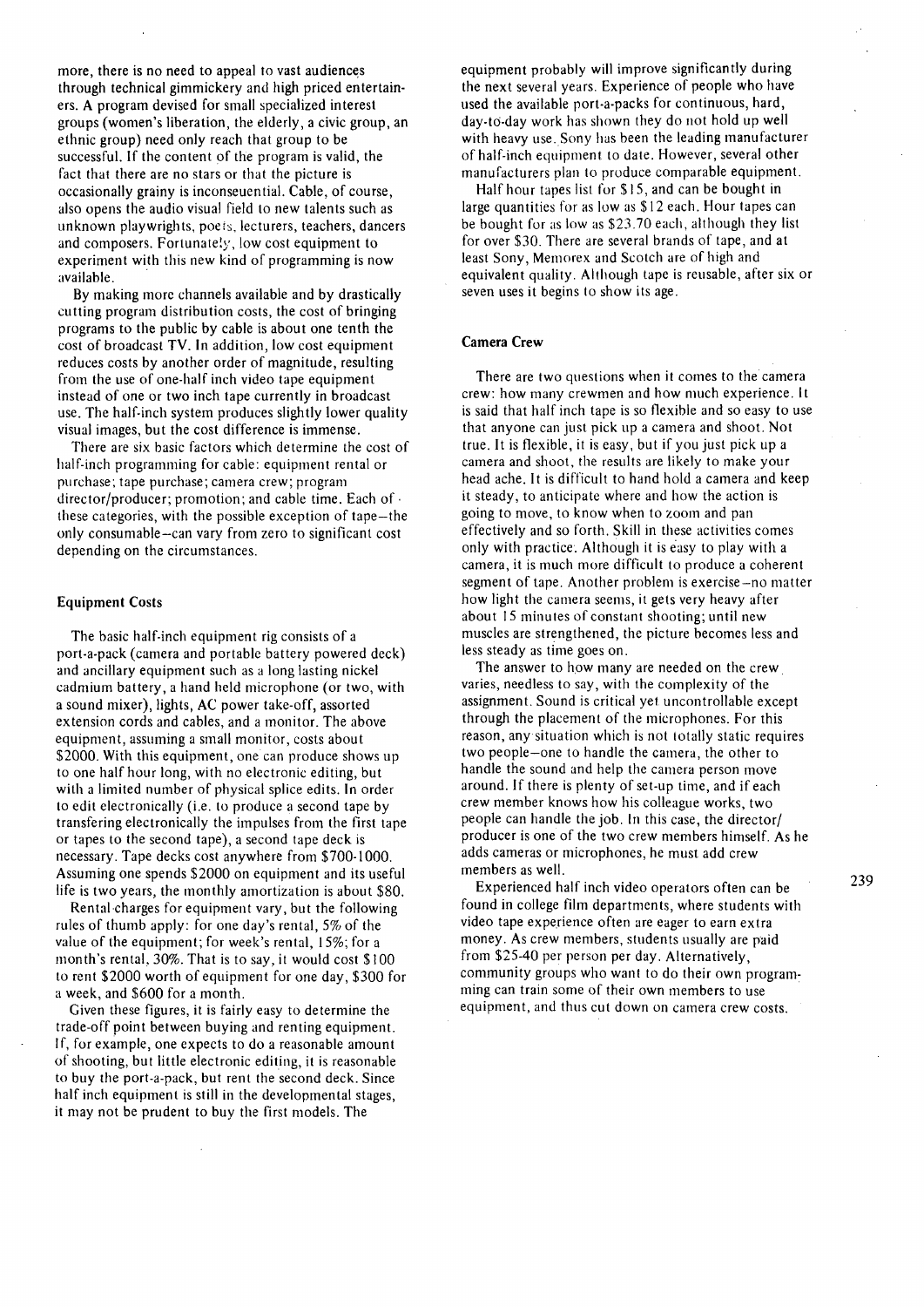# Producer /Director

The producer/director is an extremely important person in the production of any show, but like the camera crew, he can be an unpaid member of the group who do the programming. If he has to be paid, there is no rule of thumb to determine what payment should be.

Because of the problems with editing half inch video tape, the producer/director's main responsibility is to plan his production in order to minimize the number of edits that have to be made.

#### Promotion

Promotion is one of the biggest problems facing cable TV today. Even cable operators have trouble listing their programs in newspapers' TV listings. To meet this · problem, many cable operators dedicate one channel to a continuous listing of the programs. Often, however, these channel listings do not include the programs on the public access channels. The Cable operator should be encouraged to list public access programs on his guide. Since the listings on television are shown only during the day of the program, however, listeners are afforded no chance for advance planning. Free blurbs in newspapers are often possible if the subject is of interest to the paper or to the general public. Otherwise, programmers must rely on word of mouth or flyers to promote public access to programs.

## Cable Time

Both New York cable companies have agreed to cablecast any program free of charge, provided it is entirely non-commercial (not even a "This program was made possible ... "commercial is permitted). Other operators charge, sometimes for the use of the channel, sometimes for the use of the equipment required to play the show. The charge is usually small, but could be as much as \$25-40 per hour. Sterling, which operates a cable TV system in lower Manhattan, charged \$I 0 per hour for a half inch deck, but discontinued the charge in November, 1971.

240

#### Studios

If a group is willing to be limited by the restrictions of working in a studio-no outside shots, mostly talkshow-this format might be the least expensive way to make a program. In New York, Teleprompter offers a studio during regular office hours with one camera and one cameraman, and with lights "as is" gratis to all non-commercial users. Automation House, also in New York, provides its studio for \$25/hour. Sterling charges for its studio, and Teleprompter charges for more elaborate productions.

There are often unused or under-used studio facilities in most towns. The first place to check is the local high school system, then any local colleges or universities, and finally the local government. Approached correctly, these groups are generally more than willing to have their facilities put to use.

The main attraction of portable half-inch equipment is that it makes a studio unnecessary. Indoor and outdoor scenes can be taped without inordinate expense·or inconvenience.

## Editing

One of the main shortcomings of half inch equipment is the difficulty of using a copy of an original tape on the cable. When an image is transferred from one tape to another, the resulting "second generation" tape is of slightly inferior quality. Consequently, a second generation tape is unreliable for cablecasting. In practical terms, this fact means that editing is severely limited in half inch production. In fact, if one is to preserve first generation tape, there are only two kinds of editing allowed: in camera editing (i.e. shooting only what you want to show and in the right sequence), and physical editing (splicing). In camera editing is recommended, but is not easy to do. Physical splicing is relatively easy, but can be damaging to the tape deck heads and sometimes produces "glurbs" on the tape and thus should be limited.

A third method of editing is possible, but is more expensive and difficult. Instead of dealing strictly with half inch, the editor can transfer the material to one inch tape, edit on one inch equipment, and then transfer the final version back down to half inch. The tape loses quality (two transfers) but the edits are clean, and the tape will run as if it were first generation on the cable.

## Special Effects

Half inch programming should be seen as an art form in and of itself, and should not try to imitate the much slicker one and two inch systems. For this reason multi-camera efforts, efforts requiring special effects generators, and techniques such as double exposures and fancy pans are irrelevant to the basic mission of half inch programming. Newcomers to the medium should avoid special effects totally, and experienced operators should use them only with extreme caution.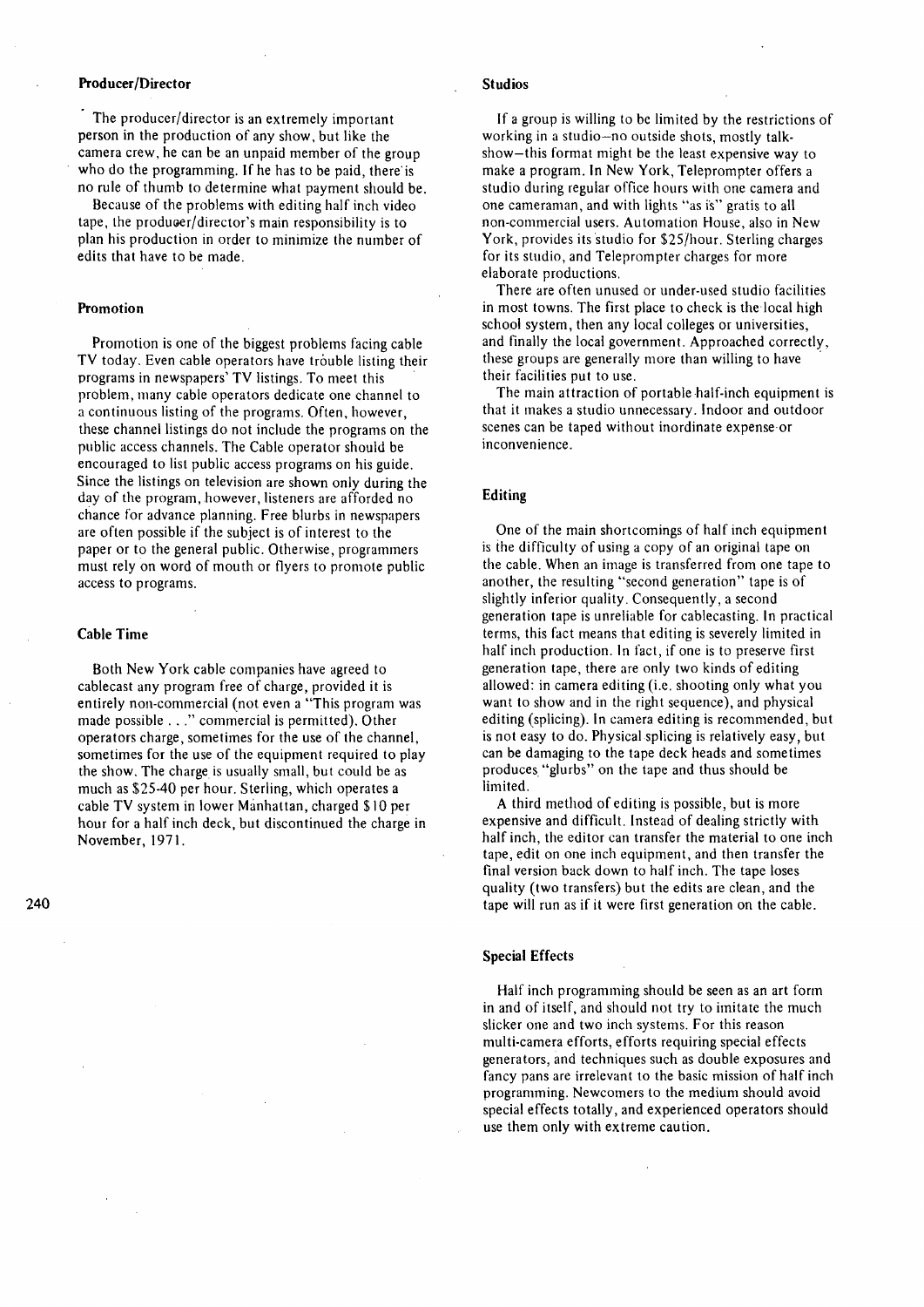## A Concrete Example

It might relieve the reader to know it is possible to produce a series of programs using half inch equipment strictly for cable casting. A program called *The Elders*  was produced as a series of twelve shows ranging from 40-60 minutes in length dealing with the over sixty-five population of Manhattan. They were cablecast on the two Manhattan cable systems-Teleprompter and Sterling-from October S, 1971 through December 3, 1971. The series was done entirely with one half inch equipment, with a two person, N. Y. U. student crew, and was taped in day centers and communities throughout Manhattan. All editing was physical (splice) editing. Exact expenses were as follows:

| Equipment rental:                         | for 13 days' use of a shooting<br>rig, 8 days' use of a large half<br>inch deck for editing, and two<br>days' use of viewing equipment | \$800.00   |
|-------------------------------------------|----------------------------------------------------------------------------------------------------------------------------------------|------------|
| Tape:                                     | 36 half hours, and 12 hours (the<br>12 hours were for copies of the<br>originals)                                                      | \$761.00   |
| Camera:                                   | 36 person days @ \$30.00/day/person                                                                                                    | \$1,080.00 |
| Transportation:                           | car mileage, taxis, buses, subways etc.                                                                                                | 550.00     |
| 12 empty reels:                           | at \$1.85 per                                                                                                                          | \$22.20    |
| Promotion:                                | flyers, postage, etc.                                                                                                                  | \$50.00    |
| <b>Estimated use of telephone:</b>        |                                                                                                                                        | \$10.00    |
| <b>Estimated use of secretarial time:</b> |                                                                                                                                        | \$40.00    |

The approximate total of all costs exclusive of the producer/director, then, is \$2,800.00 for 12 shows, or \$233 per show.

Since the daily rate of a producer/director is extremely variable, his cost should be assessed first in terms of numbers of days rather than dollars. It took about 45 days to organize the series, do the shooting, edit the shows, and distribute the tapes. About half of this time was spent in production. The other half was spent organizing the shows by visiting centers and talking with the directors and people there to determine if they wanted to participate, and if so how, when and where. The ratio of one day of organization for every day of shooting or editing is fair unless the shooting is done in only one location and with one group of people. Assuming the producer/director will earn somewhere between \$50 and \$100/day, his cost for twelve programs will run between \$2,250 and \$4,500, or an additional \$185 to \$375 per program. Total costs on a per program basis, of nearly one hour per program, assuming nothing is provided free of charge (no free equipment, no free time) can be assumed to fall between approximately \$400 and \$600.

Although there are clearly some economies of scale (especially with regards to equipment rental), a single program probably will cost less than the figures above simply because the producer/director may well volunteer his time, thus offsetting the high equipment costs.

#### Conclusion

*The Elders* was produced with a grant from the Center for Analysis of Public Issues and the Fund for the City of New York to determine the difficulties involved in producing such a series, and to see how much it would cost. As a whole, the venture proved less difficult and less expensive than anticipated. The main problem was promotion informing the public inexpensively of the programs' existence.

The costs detailed above represent an upper limit for this kind of programming. 'Equipment can often be borrowed or obtained from video groups for less money, and personnel costs can be reduced greatly through volunteer labor. In many cases the only out-of pocket costs that need arise are tape costs, which can be as low as \$30-40/hour of finished tape.

There is no question that the technical quality of half inch video tape programming is inferior to that of.the network shows. The difference is unimportant, however. In the balance, the relatively low cost and the innovational potential of half inch programming make it an exciting, promising medium.

241